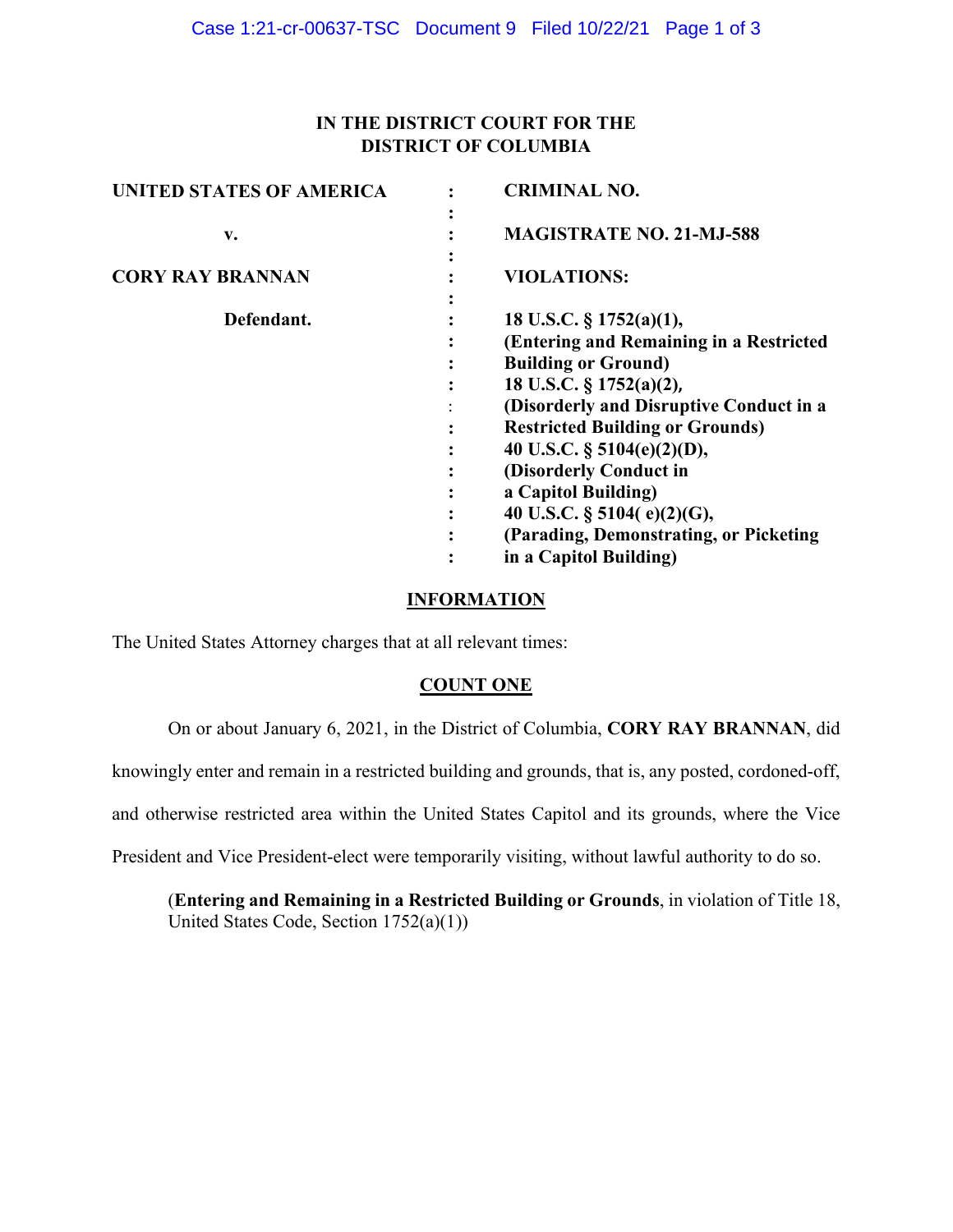#### **COUNT TWO**

On or about January 6, 2021, in the District of Columbia, **CORY RAY BRANNAN**, did knowingly, and with intent to impede and disrupt the orderly conduct of Government business and official functions, engage in disorderly and disruptive conduct in and within such proximity to, a restricted building and grounds, that is, any posted, cordoned-off, and otherwise restricted area within the United States Capitol and its grounds, where the Vice President and Vice Presidentelect were temporarily visiting, when and so that such conduct did in fact impede and disrupt the orderly conduct of Government business and official functions.

(**Disorderly and Disruptive Conduct in a Restricted Building or Grounds**, in violation of Title 18, United States Code, Section 1752(a)(2))

### **COUNT THREE**

On or about January 6, 2021, in the District of Columbia, **CORY RAY BRANNAN**, willfully and knowingly engaged in disorderly and disruptive conduct within the United States Capitol Grounds and in any of the Capitol Buildings with the intent to impede, disrupt, and disturb the orderly conduct of a session of Congress and either House of Congress, and the orderly conduct in that building of a hearing before or any deliberation of, a committee of Congress or either House of Congress.

(**Disorderly Conduct in a Capitol Building**, in violation of Title 40, United States Code, Section  $5104(e)(2)(D)$ )